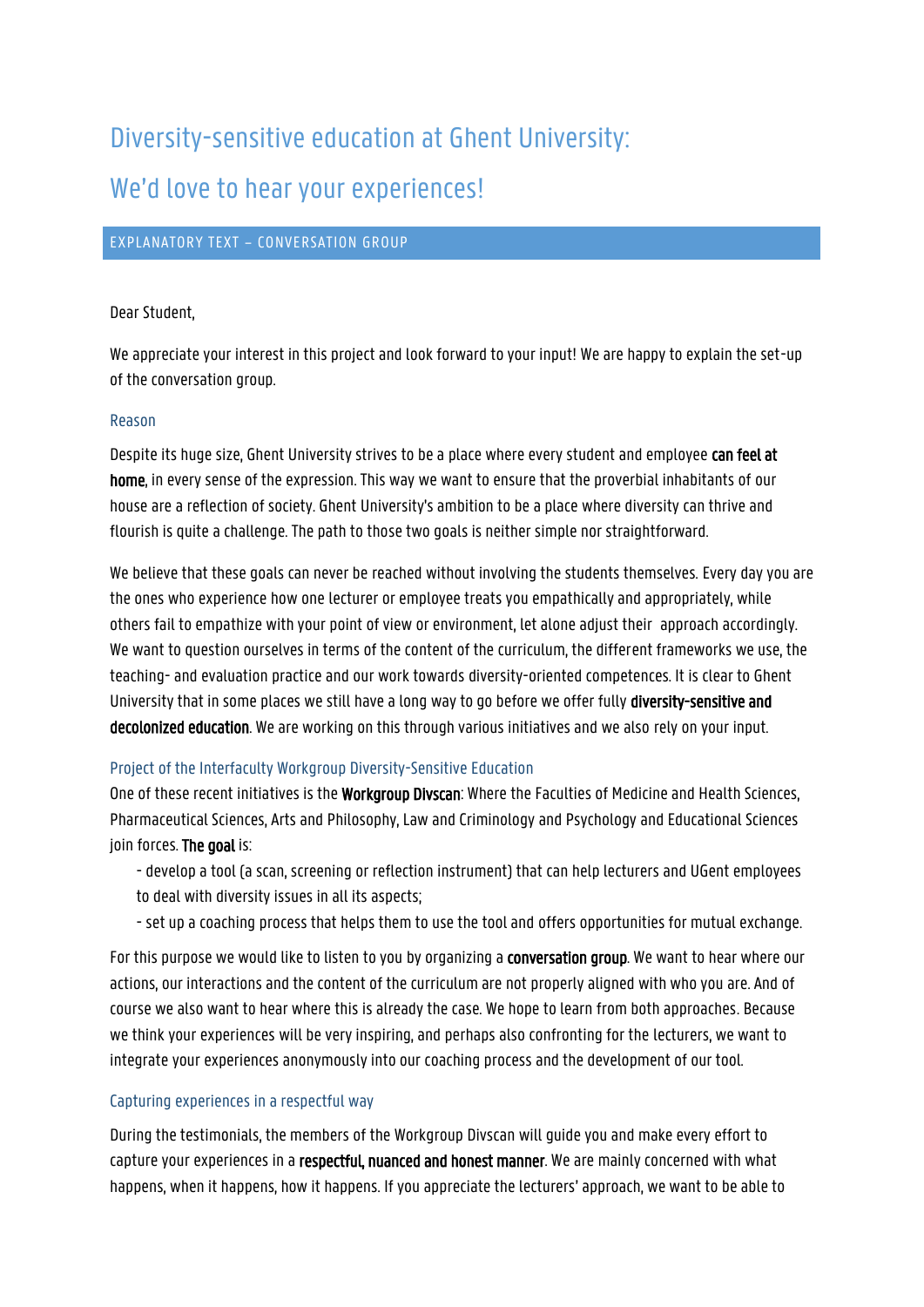grasp this so that we can use these examples as good practice. When things go wrong, we want to understand where the interaction is failing, what we do not see sufficiently or where we miss opportunities. These insights will become particularly valuable for the coaching trajectory that we have in mind for our Ghent University lecturers.

With your help, we'll soon be able to point out the do's and don'ts to our colleagues so they in turn will be able to offer every student **diversity-sensitive education**. And that is where we want and must go, there is no doubt about that.

## Practical arrangements

- Your stories are captured but remain completely anonymous.
- In order to give everyone enough space and time, the conversation group is limited to 8 students.
- We appeal to students from different faculties.
- The conversation will take up an hour and a half of your time.
- If needed, you can talk more extensively with one of the organizers afterwards.

The conversation group takes place (corona proof):

- Wednesday 30 June, 10 11:30 am, Faculteitszaal, Campus Boekentoren, Blandijn
- Optional (when there are more bookings): Friday 2 July, 1:30 3:30 pm, Campus Dunant, leslokaal 2.1

If you would like to know more about this conversation group, you can always contact the coordinator of the Workgroup or the faculty staff member if applicable.

| Faculty                             |                              |
|-------------------------------------|------------------------------|
| Medicine and Health Sciences        | Thibault.Detremerie@UGent.be |
| <b>Pharmaceutical Sciences</b>      | diversiteitfw@ugent.be       |
| Art and Philosophy                  | KoenA.Mattheeuws@UGent.be    |
| Law and Criminology                 | Pieter.Cannoot@UGent.be      |
| Psychology and Educational Sciences | Inez.Buyck@UGent.be          |
| Coordinator                         | jan.demets@ugent.be          |